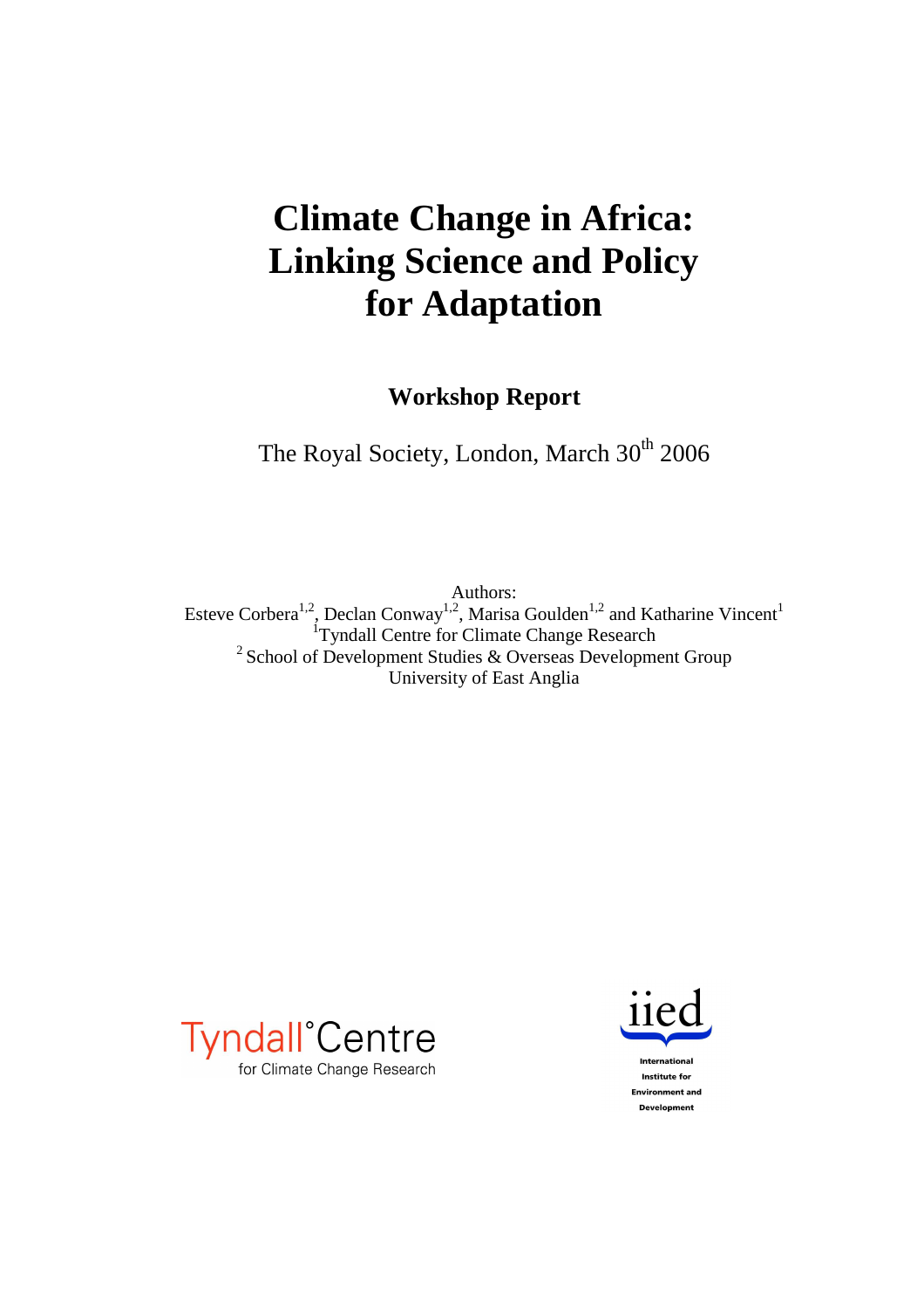## **Executive Summary**

The Tyndall Centre jointly with the International Institute for Environment and Development organised a one day workshop entitled **Climate Change in Africa: Linking Science and Policy for Adaptation**, held in the Royal Society, London, on the  $30<sup>th</sup>$  of March 2006. The workshop brought together over 70 participants across the UK government, international NGOs and research communities to: review the state of knowledge on Africa and climate change; to identify capacity constraints in African research networks limiting their effectiveness in both research and influencing climate adaptation policies; to use examples of existing research and development programmes aimed at reducing vulnerability to current climate variability (and other stressors); and to draw out the lessons for policy-makers involved in developing programmes on climate change in Africa. Below we provide a synthesis of the key messages related to these objectives.

#### **Questions identified for future research**

- There is a need to refine study of climate change modelling and scenarios on shorter timescales (5-20 years) than is often presented in climate change studies in order to be consistent with development priorities and investments (e.g., MDGs).
- Identify/analyse ways to improve collaboration between climate scientists and data users, in particular to target scientific outputs to the needs of resource managers.
- Expand research efforts to understand the context-specific nature of vulnerability and adaptation, working closely with local, regional and national governments in order to identify policy interventions which reduce vulnerability and enhance adaptation.

#### **Capacity constraints**

- There is still a lack of individual/institutional capacity in African countries to conduct climate change research.
- There is a need to better integrate climate-related information to sectoral policymaking in African countries, although National Communications and National Adaptation Plans (NAPAs) may be suitable avenues to foster such integration
- Internationally, there is a need to further strengthen (and secure funding) for existing research networks, as well as extend their programmes of research. New research programmes in this direction (e.g., the IDRC-DFID CCAA) are welcomed.
- There is also a need to improve collaboration among scientists and governments to share climatic data. Closely related to this is the need to improve the number of monitoring stations and the capacity to manage and analyse data that are collected.
- Identify institutional mechanisms through which the natural disaster and climate change communities can be closely linked in terms of research effort and funding strategies.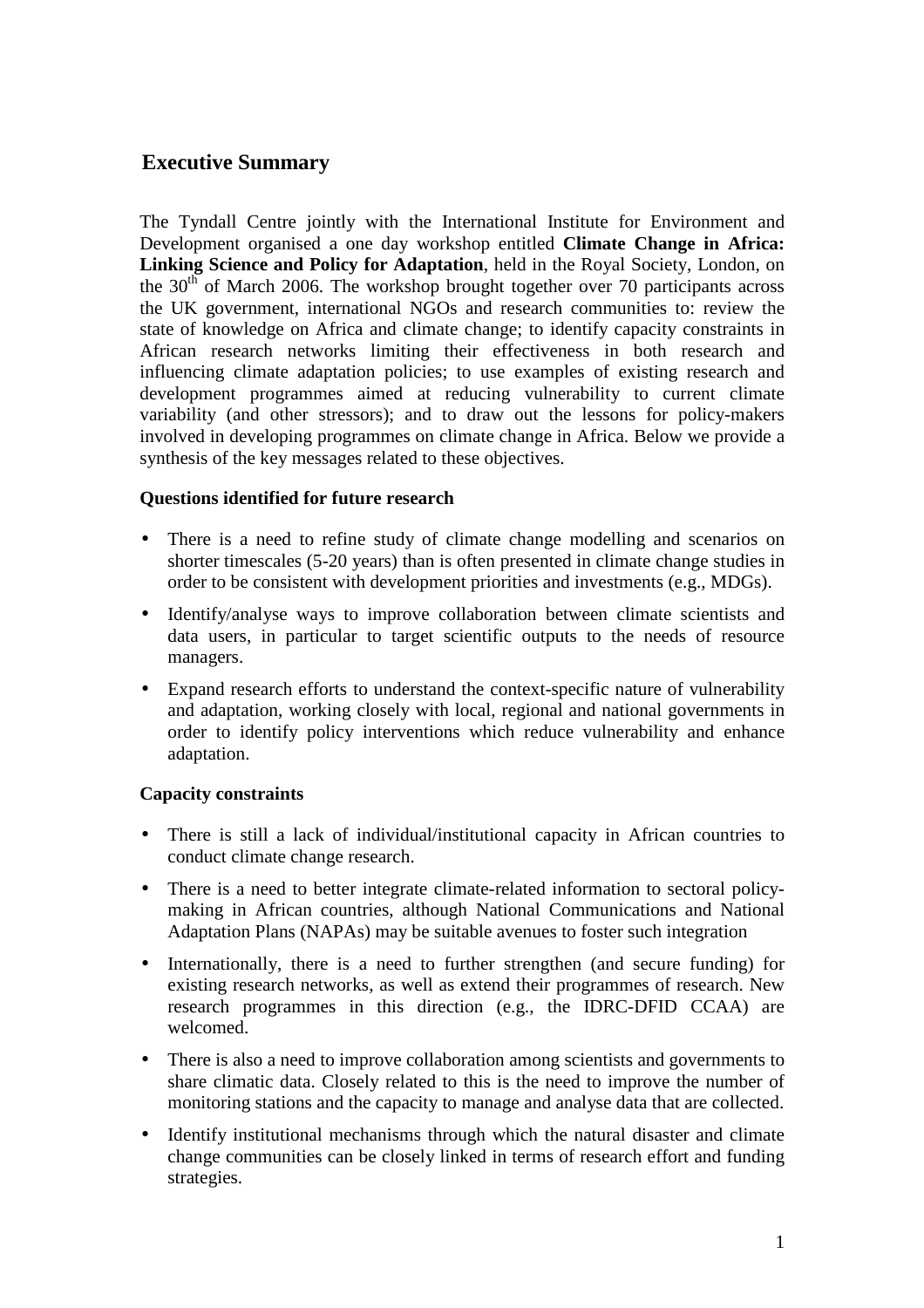• It is important to look at capacity-building not as the provision of short workshops but as a sustained process involving both African researchers and policy-makers, and conducting activities within African countries.

#### **Suggestions for policy-makers (at national and international levels)**

- Equal partnerships between Northern-based and African institutions, as well as African leadership, in networks and research programmes should be promoted.
- Governance, in the form of institutional capacity, is a key issue and efforts are needed to build more robust functioning institutions.
- There is a need to embed adaptation in existing planning systems.
- Reliance on rain-fed agriculture makes people particularly vulnerable to climate impacts. Augmenting human capital through education and health care should be recognised as a critical process for enhancing resilience and adaptive capacity.
- Adaptation is undertaken by individuals and institutions across different scales and it should be seen as a process to be supported rather than an outside intervention that promotes standard or blueprint actions.
- Policy-makers' responsibilities should include consideration of a wide range of stakeholders in cross-sectoral policy planning.
- Promote risk-management strategies, including livelihood diversification and compensation measures or safety nets for the most vulnerable.
- Promote disaster risk reduction strategies, which can be synergistic to other adaptation efforts.
- It is important to factor climate change into new development investments and ensure the effective development and implementation of National Communications, NAPAs, and promote cross-sectoral policy dialogue.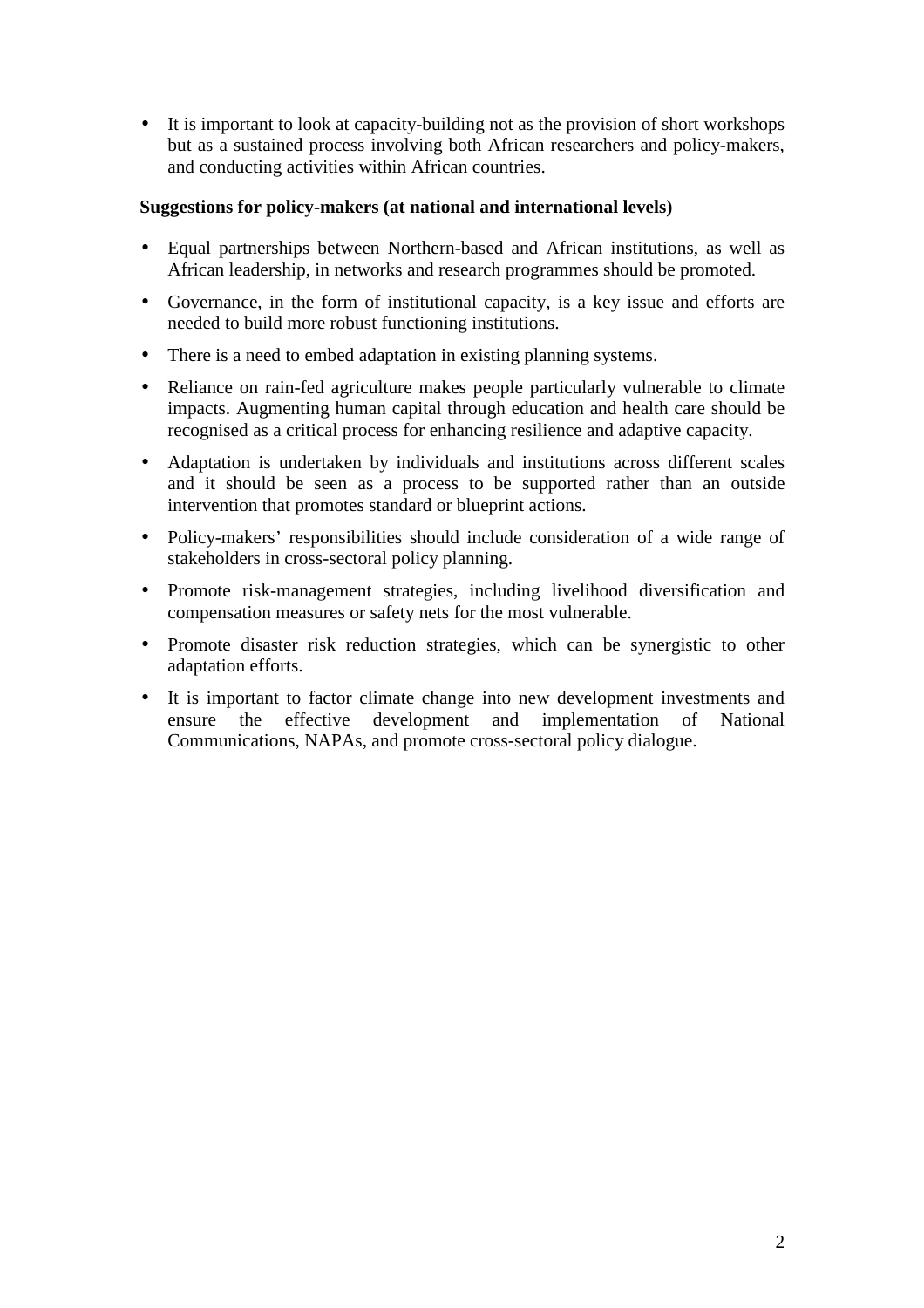## **1. Rationale and objectives<sup>1</sup>**

The "Climate Change in Africa: Linking Science and Policy for Adaptation" workshop was held at the Royal Society, London, on the  $30<sup>th</sup>$  of March 2006. It was funded by the Tyndall Centre for Climate Change Research and convened by the Tyndall Centre and the International Institute for Environment and Development. More than 70 participants from policy, research and NGO communities attended the workshop.

The meeting aimed to raise awareness across different communities and to refine knowledge for policy applications in relation to four key objectives:

- 1. To review the state of knowledge on Africa and climate change and highlight important questions for research;
- 2. To identify capacity constraints in African research networks that might limit their effectiveness in both research and influencing climate adaptation policies;
- 3. To use examples of existing research and development programmes aimed at reducing vulnerability to current climate variability (and other stressors) that are also likely to be identified as key adaptation measures for future climate change;
- 4. And to draw out the lessons for policy-makers involved in developing programmes on climate change in Africa.

The morning session was structured around six keynote speaker presentations and two panel discussions, while the afternoon session consisted of break-out groups organised around four thematic areas. Details of these sessions and a synthesis of the workshop key messages are outlined below.

## **2. Climate Change in Africa**

**Stephen Connor** *(IRI, Columbia University)* argued that the greatest burden of morbidity and mortality in sub-Saharan Africa (SSA) results from a combination of infectious disease and malnutrition and that Africa's development prospects are constrained as a consequence. Both of these factors are climate sensitive. Therefore, he advocated an integrated approach to climate risk management in sensitive sectors. An example of its application, incorporating vulnerability assessment, climate forecasting, environmental monitoring, health surveillance, and pro-active response planning for routine epidemic malaria control in Southern Africa was presented. The potential for its application elsewhere and its role in improving resilience to future climate variability was discussed.

**Anthony Nyong** (University of Jos) outlined Africa's key vulnerabilities to climate change, including a review of the major impacts on key sectors - water, energy, health, agriculture, biodiversity and livelihoods. This was followed by an outline of the role of adaptation in reducing these impacts, and examples of distinct future adaptation options and the likely obstacles for their effective implementation. Finally, **Roland Schulze** (University of KwaZulu Natal) summarised a recently completed

 $\overline{a}$ <sup>1</sup> Further details, including keynote speakers presentations, can be found in the Tyndall Centre website: www.tyndall.ac.uk/events/past\_events/past\_events.shtml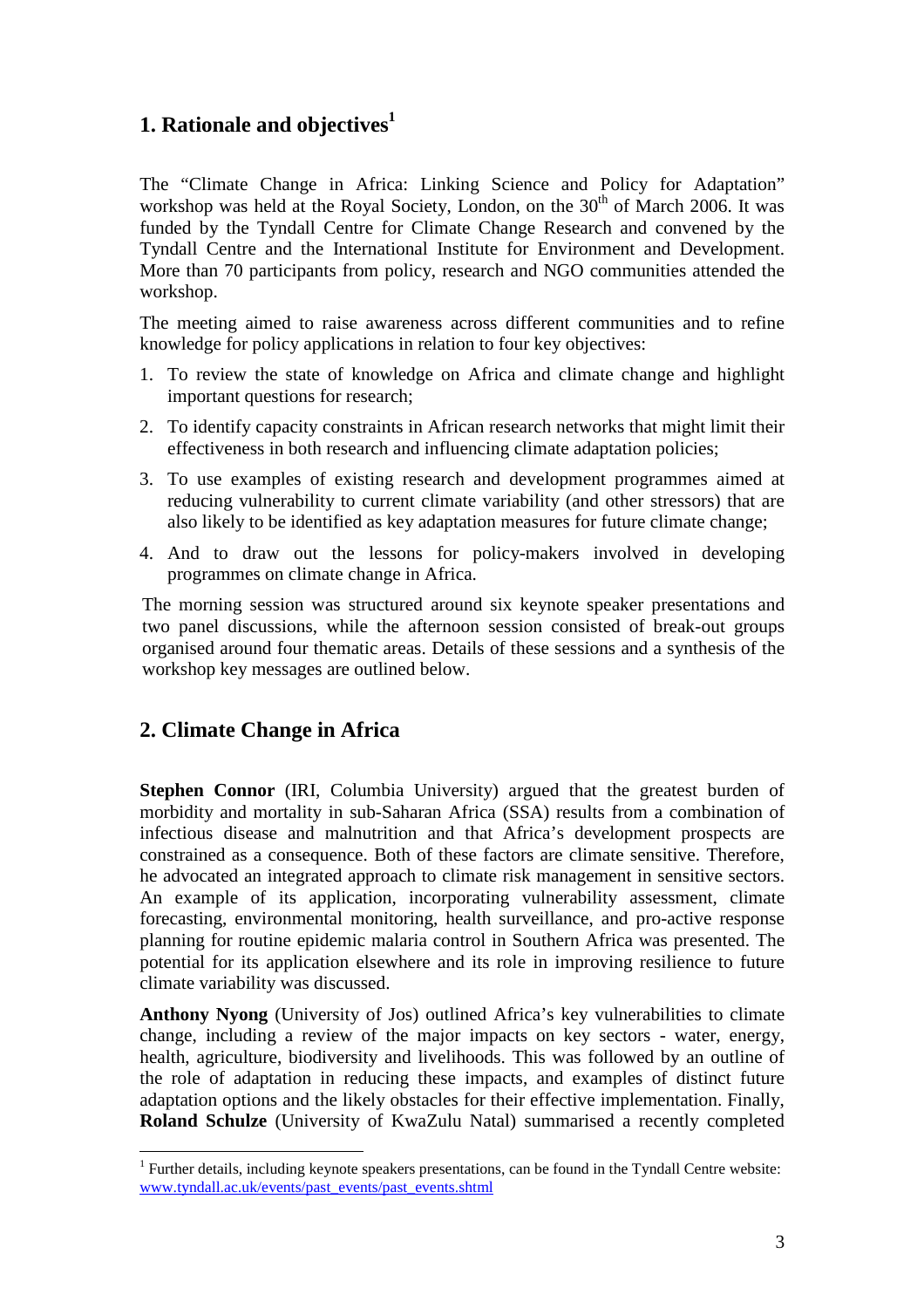study on the potential impacts of climate change on the water sector in South Africa. The study identified a number of critical river catchments and was accompanied by an adaptation framework with respect to policy/legislation, administration/institutional and research/monitoring.

The first panel discussion was introduced by **Mike Hulme** (Tyndall Centre) who raised the question of how one should evaluate and prioritise among three types of climate information (namely, investment into climate observation networks, improvement in the quality of seasonal forecasting, and improvement of the robustness of long term climate scenarios), and whether it is possible to estimate which of these investments would be more valuable for enhancing present and future human welfare. Hulme also noted the differences in terms of confidence in seasonal forecasting and the robustness of climate scenarios between the UK and Africa (i.e., while seasonal forecasts have better potential for Africa than Europe, the robustness of future climate scenarios, particularly for rainfall, is greater in Northern Europe than Africa).

**Fatima Denton** (UNEP RISOE), the second panel discussant, focused on issues of governance and knowledge management. She emphasised that, in the water sector, a number of problems are old problems that may be exacerbated by climate change. Thus, governance, in the form of institutional capacity, is a key issue and efforts are needed to tackle water management problems by building more robust functioning institutions. She stressed the importance of building linkages between scientists, policy makers and resource users, particularly local communities who are often not consulted in policy decisions when vulnerability reduction strategies are thought through. She also mentioned the need for countries in Africa to work closely to identify joint strategies for adaptation especially in the absence of economies of scale and given similar economic indicators and shared geographical attributes. She stated that this was essential, especially in countries where human and financial resources are limited. It would make sense for countries to identify joint adaptation strategies and policies (for instance in river basin adaptation where there are shared watercourses and a high degree of water dependency as among West African countries). This would also help in building institutional capacity and allow the pooling of information. This is important as information is often dispersed between different centres and lost at the end of specific projects. She said that information is available but it is not always reliable or credible.

Keynote speakers noted that Africa has poorly funded research and government institutions, which makes it difficult to build and retain capacity for climate modelling and adaptation. Regional centres of excellence should be created and expertise within research and government institutions needs to be strengthened beyond a few individuals to form effective teams. For this to happen, however, a stronger effort in coordinating funding streams, both national and international, needs to be realised. Both the audience and keynote speakers voiced their concerns regarding the availability of climate data across Africa and the lack of cooperation in sharing such data across governments and research centres. They noted that investment in climate monitoring systems has been diminishing in many countries despite the importance of such data for climate observation and forecasting. Some keynote speakers finally emphasised the importance of looking at capacity-building not as the provision of short workshops but as a sustained process involving both African researchers and policy-makers, and conducting activities within African countries.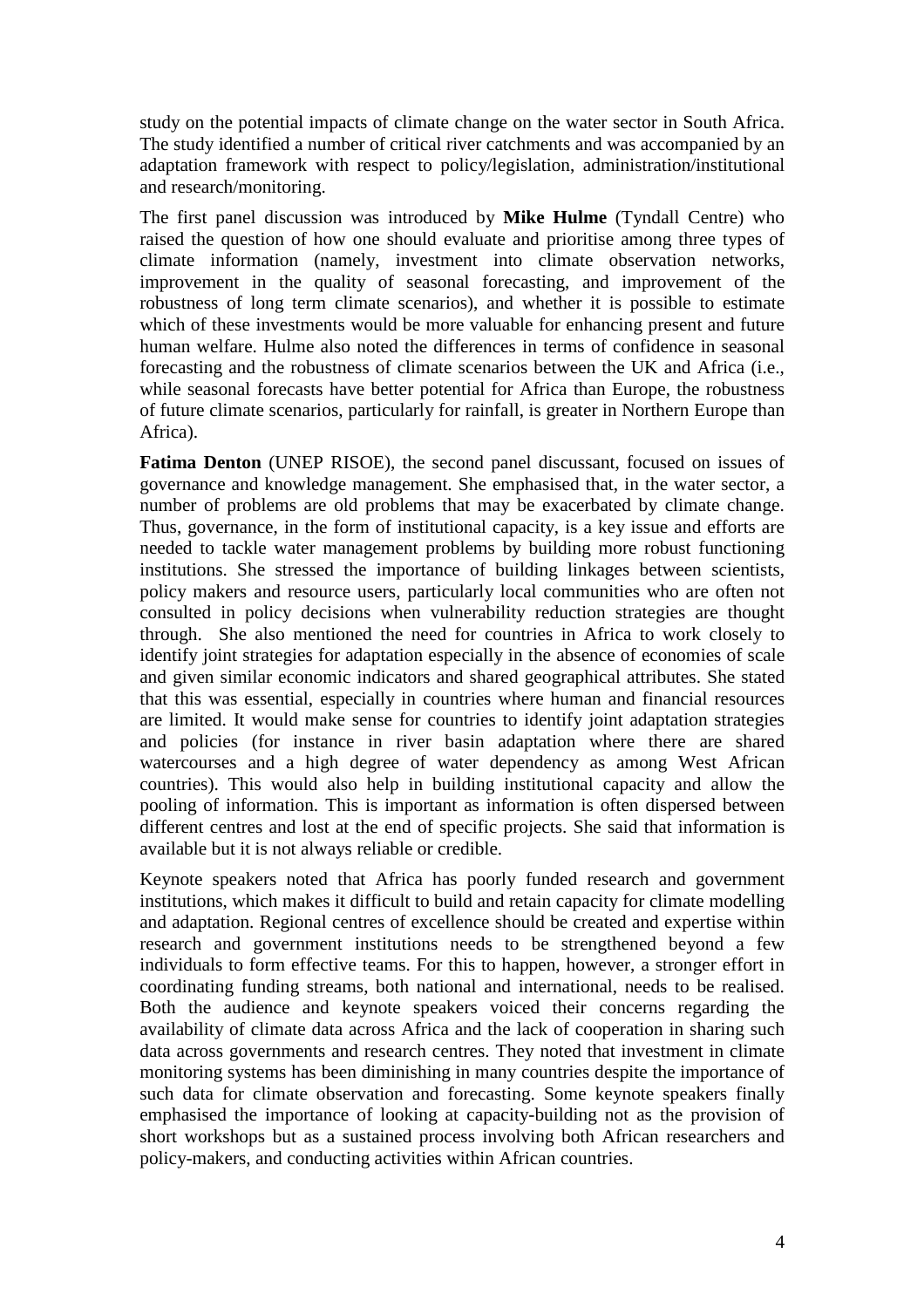## **3. African Science and Research Networks**

**Daniel Olago** (University of Nairobi) presented START's (Global Change System for Analysis, Research and Training) efforts in the African region. START focuses on developing collaborative regional networks comprising individual scientists and institutions, working on a set of common regional challenges pertinent to global environmental change issues. He noted a number of activities promoted across the continent, including the enhancement of the science-policy linkages for global environmental change and the building-up of human resources and institutional development through training, research activities and fellowships in support of policy/decision-making.

**Thomas Downing** (Stockholm Environment Institute) argued that adaptation spans many different types: from contextual and local to systemic and global; with immediate costs and delayed benefits, no benefits or costs that exceed benefits; from urgent needs weakly related to climate change to urgent and effective measures that anticipate climate change. Most importantly, adaptation was presented as a process of choosing risk management strategies at appropriate scales. In the context of National Adaptation Plans of Action (NAPAs), he presented a number of information systems and decision tools for linking climate risks to adaptation decision making.

Finally, **Neil Leary** (START Secretariat) presented the outputs of the Assessments of Impacts and Adaptations to Climate Change (AIACC) Programme, funded by START. He outlined the programme's objectives and activities and he highlighted key lessons from the programme's projects. These related to: the temporal scale of adaptation; the policy and research actions required at distinct spatial scales to induce more effective adaptation; the existing challenges in capacity-building and stakeholder involvement processes; and the importance of building south-south networks.

The second panel discussion was introduced by **Victor Orindi** (African Centre for Technology Studies) who noted the existence of other networks, in particular the Capacity Strengthening in the Least Developed Countries for Adaptation to Climate Change (CLACC) working in nine LDCs in Africa through action research and awareness raising; and the Climate Outlook Forum (COF) organised by the IGAD Climate Prediction and Application Centre (ICPAC) based in Nairobi, and the Drought Monitoring Centre in Harare. All these networks allow African researchers to get together and share knowledge and experiences with users of climate information, policy makers and vulnerable communities. In turn, **Rob Wilby** (Environment Agency) highlighted the need to embed adaptation in existing planning systems and stressed the importance of using the latest scientific evidence to inform and design policies. He also highlighted policy-makers' responsibilities to include a wide range of stakeholders in cross-sectoral policy planning.

Members of the audience discussed in further depth NAPAs and argued that their design has been detached from actual policy-making and that most of the work has been conducted by non-African consultants. Further comments were made in relation to the lack of resources to collect climate monitoring data and the difficulties of sharing such data due to lack of confidence among countries and interested parties. Strong emphasis was put in linking both development and climate change communities and the important role played by the African research and policy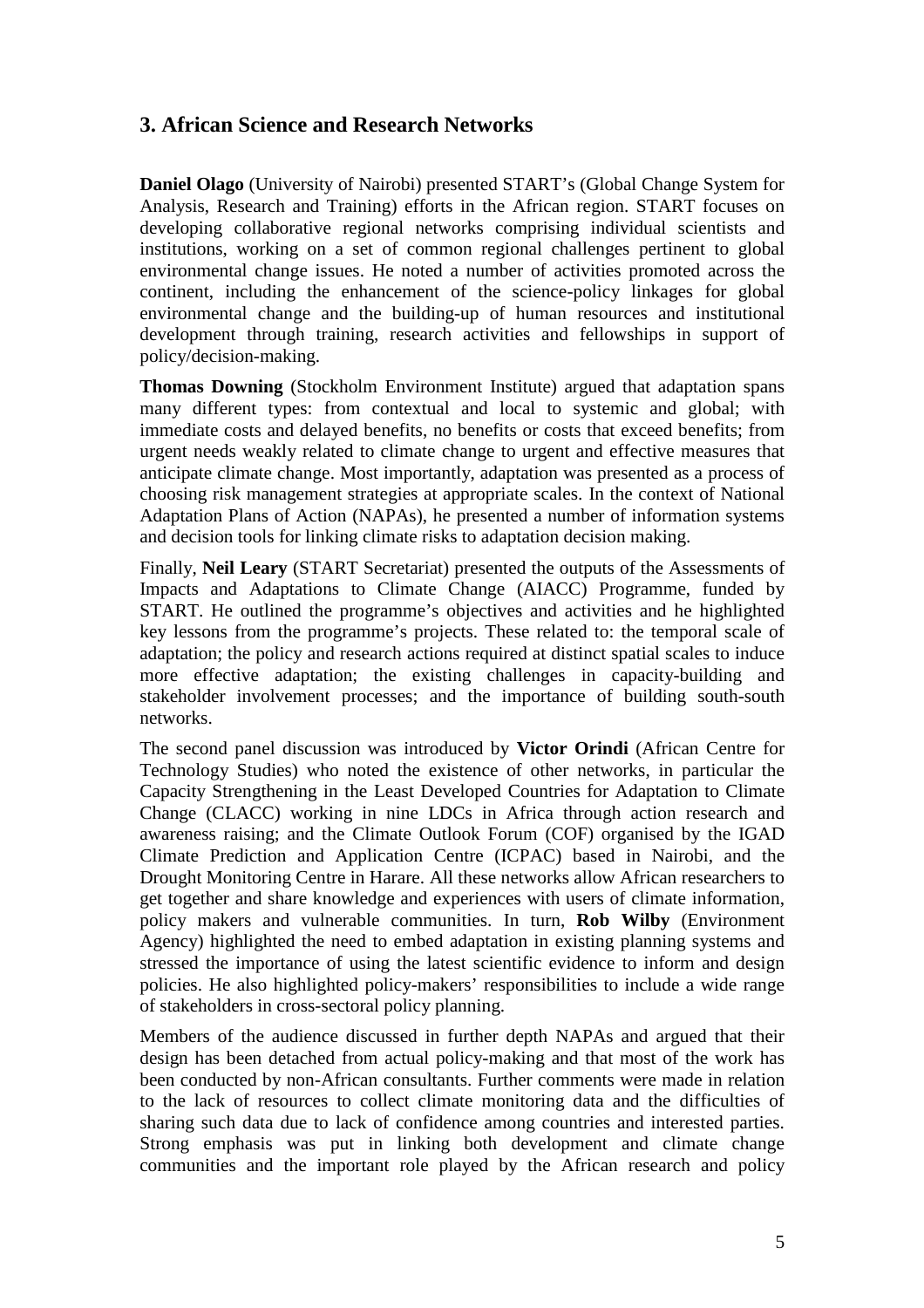community in bringing poverty, vulnerability and climate adaptation debates together under the UNFCCC negotiations.

# **4. Break-out group sessions**

Participants split in four discussion groups which covered four thematic areas: research networks, climate information, livelihood systems and disaster management. Each group was kicked off by a short presentation of the issues by the facilitator and was asked to come up with three to five key lessons/recommendations to be presented in the final plenary session.

#### **Enabling research networks and targeting outputs**

This session was facilitated by Tom Mitchell (Institute of Development Studies) and extracted key lessons from climate change research programmes in Africa. It also focused on existing research methodologies and tools for climate forecasting, their ability to provide meaningful information to policy-makers, and discussed ways in which research networks could be used more effectively to improve collaboration between the UK and Africa.

• *Stakeholder involvement in research programmes*

It is important that African individuals and institutions take a leadership role in research programmes and networks and that the latter and their implementation projects become sustained in the long-run. Research programmes often suffer from the loss of key individuals, who move to better paid sectors of African economies as research funding runs out. It is thus critical to invest in individuals, as well as in institutions.

• *Adaptation drivers* 

Effective adaptation planning may only be feasible when a centralised and wellresourced decision-making system is in place, which is unlikely to be the case in many African countries. Thus, adaptation processes may be stimulated through the private sector and market innovation, as occurred in the process of adoption of new crop varieties in African rural economies.

• *Drawbacks in current climate research funding* 

Research processes do not become "co-produced" to meet the interests of policymakers. Science donors still operate in short funding time frames and under a linear logic of knowledge and policy production: science defining its own agenda and then informing policy-makers, rather than both science and policy defining together the agenda and working together throughout the process of scientific production.

• *Partnership equality* 

Equal partnerships between Northern-based and African institutions, as well as African leadership, in networks and research programmes should be promoted. Several examples in which this is happening already exist and they are likely to consolidate (e.g., African Monsoon Project, EU FP6, START).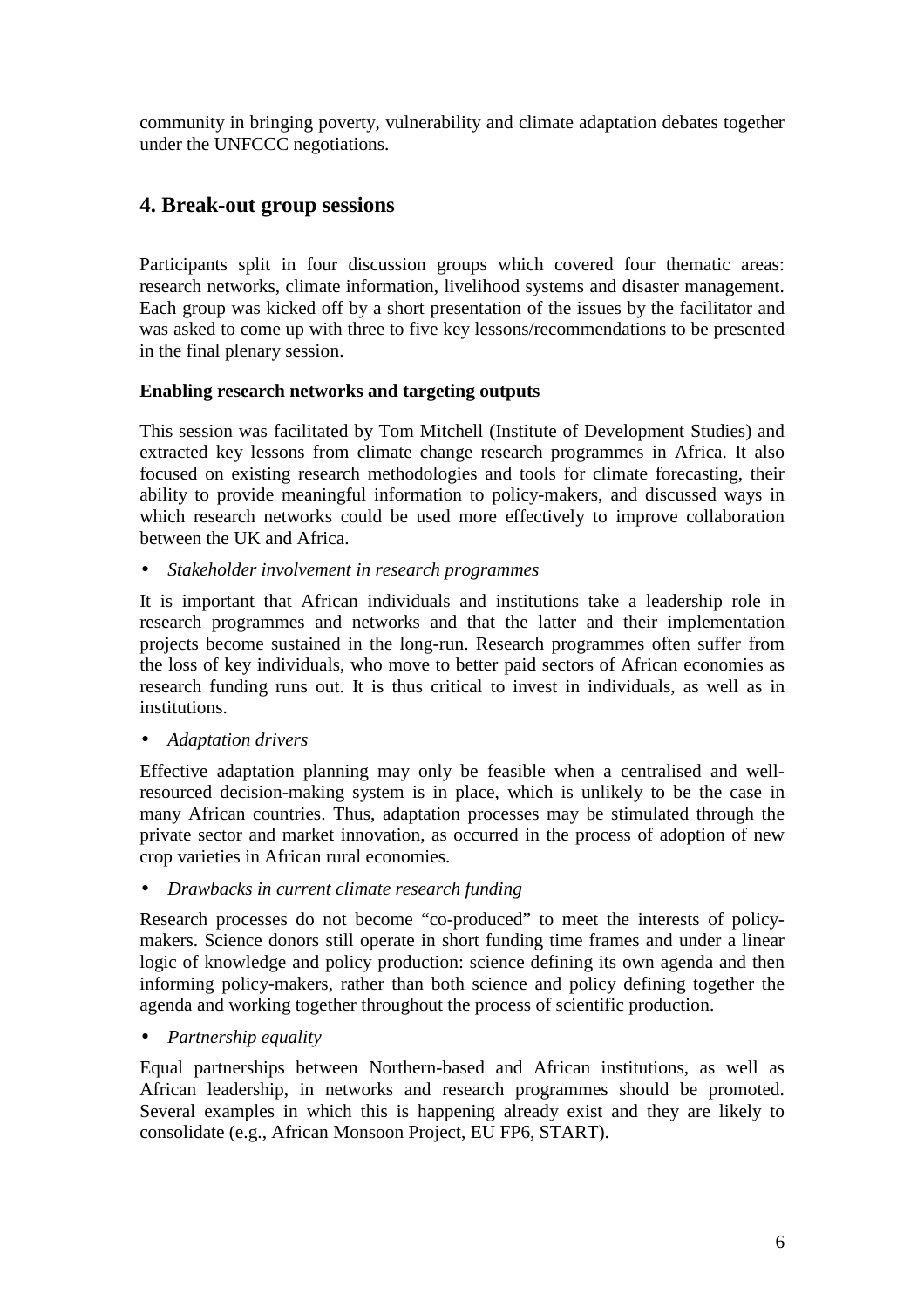#### **Constraints and opportunities for using climate information on different timescales: is climate information adequate for policy?**

This session was facilitated by Richard Washington (Oxford University) and focused on identifying the crucial components of integrated climate information and in what ways such integration could be achieved. The discussion was framed around different timescales of interest for climate information with respect to user requirements, uncertainties and priorities for research and better use of information.

• *Short-term (seasonal - five years) timescales are highest priority* 

There is clear need to maintain emphasis on 'real time' or short-term timescales in relation to requirements of African farmers. There are emerging examples of more integrated and dynamic approaches which show good potential for bringing together information providers and users, such as linking seasonal forecasting with epidemic disease risk management. The impacts of climate outlook forums have been limited partly because user needs are not always met. By working more closely with specific user groups (health, water), however, some of these problems may be overcome. Communication of information has been and remains challenging, skill varies from year to year depending on ocean-atmosphere conditions, and the demand for subseasonal information is largely unmet at present. Credibility is a big issue, for example deterministic forecasts of dry conditions in southern Africa during the 1991/2 season turned out wrong and have influenced the move towards probabilistic forecasts that better represent the forecast uncertainty.

• *Timescales that bridge between current climate variability and future climate change (5 – 20 years) are under-researched* 

Very little climate research has been carried out on timescales most relevant to concerns about climate change and the MDGs, i.e. over the next  $5 - 20$  years. There are important questions about how to approach research on these timescales. The lack of attention is partly because from a climate change perspective the changes in temperature and rainfall are not large, especially in relation to current variability. Specific work needs to be commissioned to connect scientists and users on these timescales but if this is left to chance it won't happen.

• *Timescales beyond the MDGs are important for policy-makers* 

There is a need from policy-makers for information on timescales longer than 10-20 years, including post-Kyoto agendas and some infrastructure planning. Policy-makers also want to know the costs of climate change and this is often over the next 20-30 years (2080s is too far away into the future).

#### **The role of climate in livelihood systems and development programmes in Africa**

This session was facilitated by Camilla Toulmin (International Institute for Environment and Development) and concentrated on examining the relationship between climate variability and livelihoods, and the ways in which climate change research and programmes could be better integrated with existing livelihood programmes and strategies.

• *Distilling climate variability inputs from those of climate change*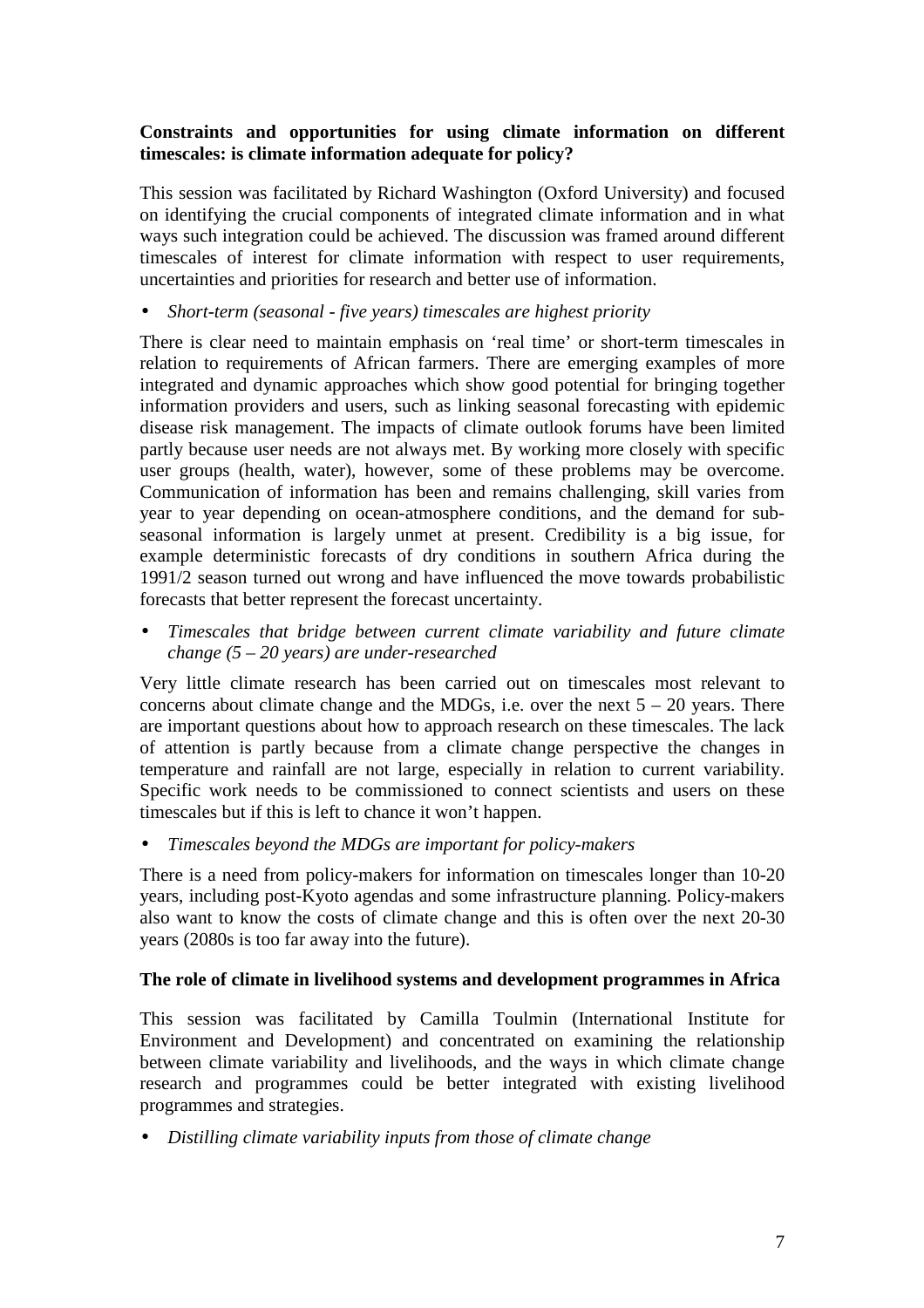Separating out the impacts of climate change is helpful for showing the scale of the climate change problem whether this is useful to do or not depends on why you want to do it. It is not useful for adaptation purposes but it may be for assigning financial responsibility of climate change. Resilience to climate change is at least in part the same as resilience to poverty. It is not possible to separate the effect of climate change from other multiple stressors.

#### • *Integrating climate information into livelihood programmes*

The best available climate information can be used to promote resilient livelihoods, but good climate information is not available. Scientists need to have a dialogue with the potential users of climate information (e.g., farmers) to help them produce appropriate information for use in adaptation. This should involve research partnerships using climate information at a local level, for example with seasonal forecasting. However, there is a low capacity to use the outputs of seasonal forecasting as well as it being seen as unreliable. There are also risks associated with the use of seasonal forecasts because of the probabilistic nature of the forecast (i.e., some farmers will lose and some will gain).

#### • *Taking into account traditional knowledge*

Indigenous people have ways of dealing with risk and planning for variability but such knowledge is not always available to researchers. Scenarios or storylines have been used by some NGOs as a tool to discuss adaptation, and such tools are needed for listening to the voices of communities. However, farmers' observations of changing rainfall or seasons may not be due to real changes in the climate – other factors can lead to reductions in a farmer's ability to feed his family such as declines in soil fertility, increasing family size, land scarcity, and social change, for example. From an adaptation perspective, validation of claims of changes in climate may not be required since farmers will need to adapt to declining food availability, whatever the cause.

### • *Holistic approach to livelihoods*

Income diversification is an adaptation process that should not been as a last resort but instead supported as a means of coping and adaptation, particularly diversification away from agriculture into non-farm income. Reliance on rain-fed agriculture makes people particularly vulnerable to climate impacts. Augmenting human capital through education and health care should be recognised as a critical process for enhancing resilience and adaptive capacity. Knowledge exchange and sharing between local users with traditional knowledge, scientists, the private sector and policy-makers also becomes crucial for making livelihoods more diverse and resilient. However, there will always be a need for safety nets to support those unable to manage variability or risk, including appropriate forms of insurance.

#### • *Multi-dimensional adaptation*

Thus, adaptation is undertaken by individuals and institutions across different scales and it should be seen as a process to be supported rather than an outside intervention that promotes standard or blueprint actions. It is also important to highlight that people are subject to multiple stresses and these often cannot be separated in adaptive practice but it was also recognised that adaptation initiatives may need to separate stressors in order to fulfil funders' requirements. The interaction between these multiple stresses and the subsequent adaptation is context/location specific. Among